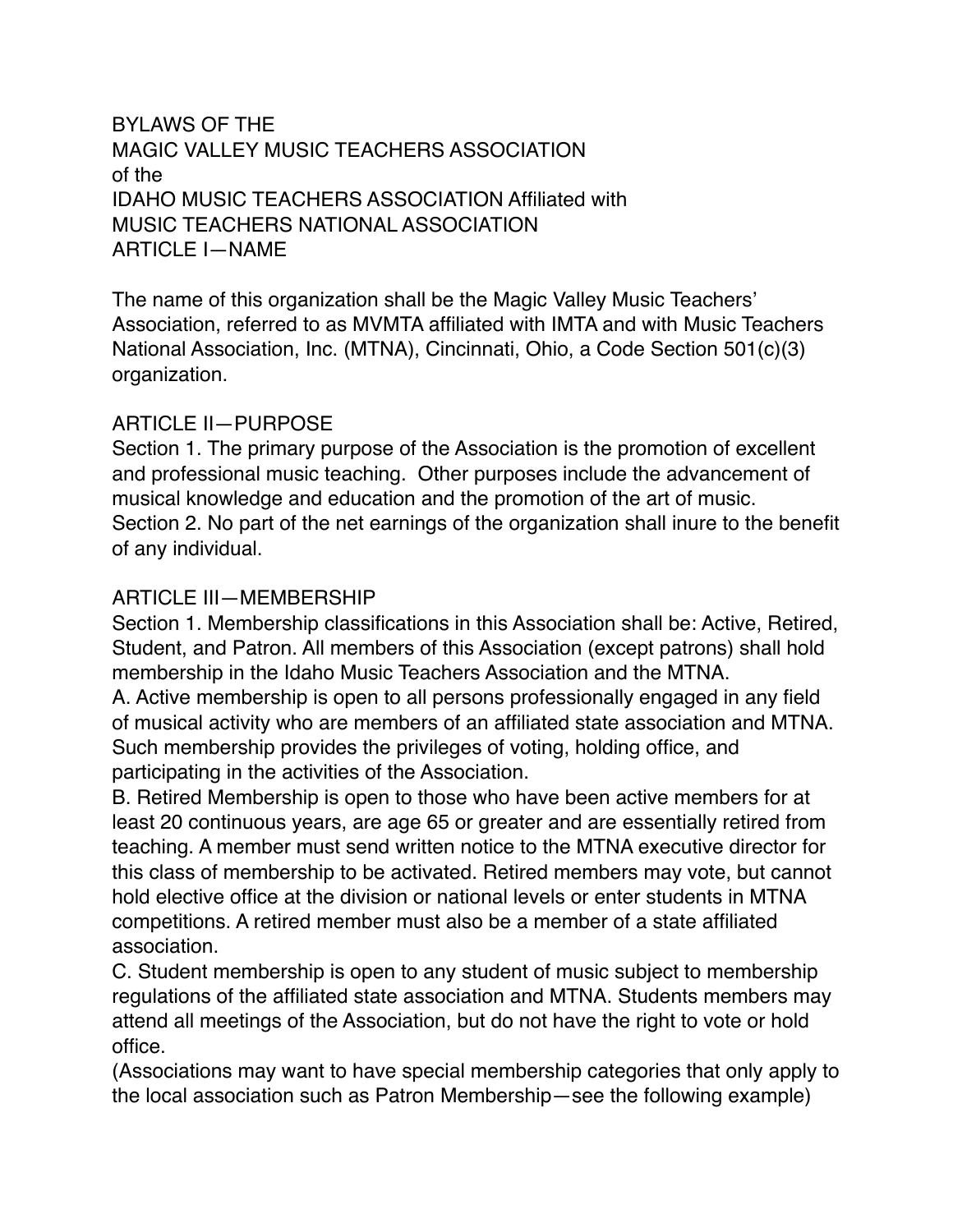D. Patron membership shall be individuals, organizations, institutions, or business firms wishing to support the association and its activities. They shall not have the right to vote, hold office, or enter students in activities. Dues are paid to the local association.

Section 2. Annual dues will be established by the Executive Board and approved by the members. Dues are delinquent June 30 for active members, September 30 for collegiate members, after which time members are not in good standing or entitled to any of the privileges of membership until dues are paid for the current membership year.

Section 3. The membership year shall be the same as the MTNA fiscal year, beginning July 1 and ending June 30 for active members; the collegiate membership year begins October 1 and ends September 30.

## ARTICLE IV—OFFICERS

Section 1. The officers of the Association shall be: President, President-Elect, Vice President, Secretary, and Treasurer. (or such officers necessary for the effective operation of the Association).

A. The President shall preside at all meetings of the Association, and the Executive Board, shall appoint all standing and special committees with the approval of the Executive Board, and shall perform such other duties applicable to the office as prescribed by the parliamentary authority adopted by the Association. He or she shall serve as an ex officio member of all committees except the Nominating Committee.

B. The President-elect shall assume all duties of the President in the absence of that officer and shall perform such other duties as may be designated by the President and/or Executive Board or prescribed by the parliamentary authority of the association.

C. The Vice President shall preside in the absence of the President and President- elect, and shall coordinate such activities and perform such duties as may be designated by the President and/or Executive Board or prescribed by the parliamentary authority of the association.

D. The Secretary shall keep the minutes of all meetings of the Association and the Board of Directors, and shall perform such other duties as may be assigned by the President or prescribed by the parliamentary authority of the association.

E. The Treasurer shall be responsible for the payment of all bills authorized by the Association, shall keep an itemized account of all receipts and disbursements, shall prepare an annual budget, and shall present reports to the

Association as requested and shall perform such other duties as may be designated by the President or prescribed by the parliamentary authority of the association.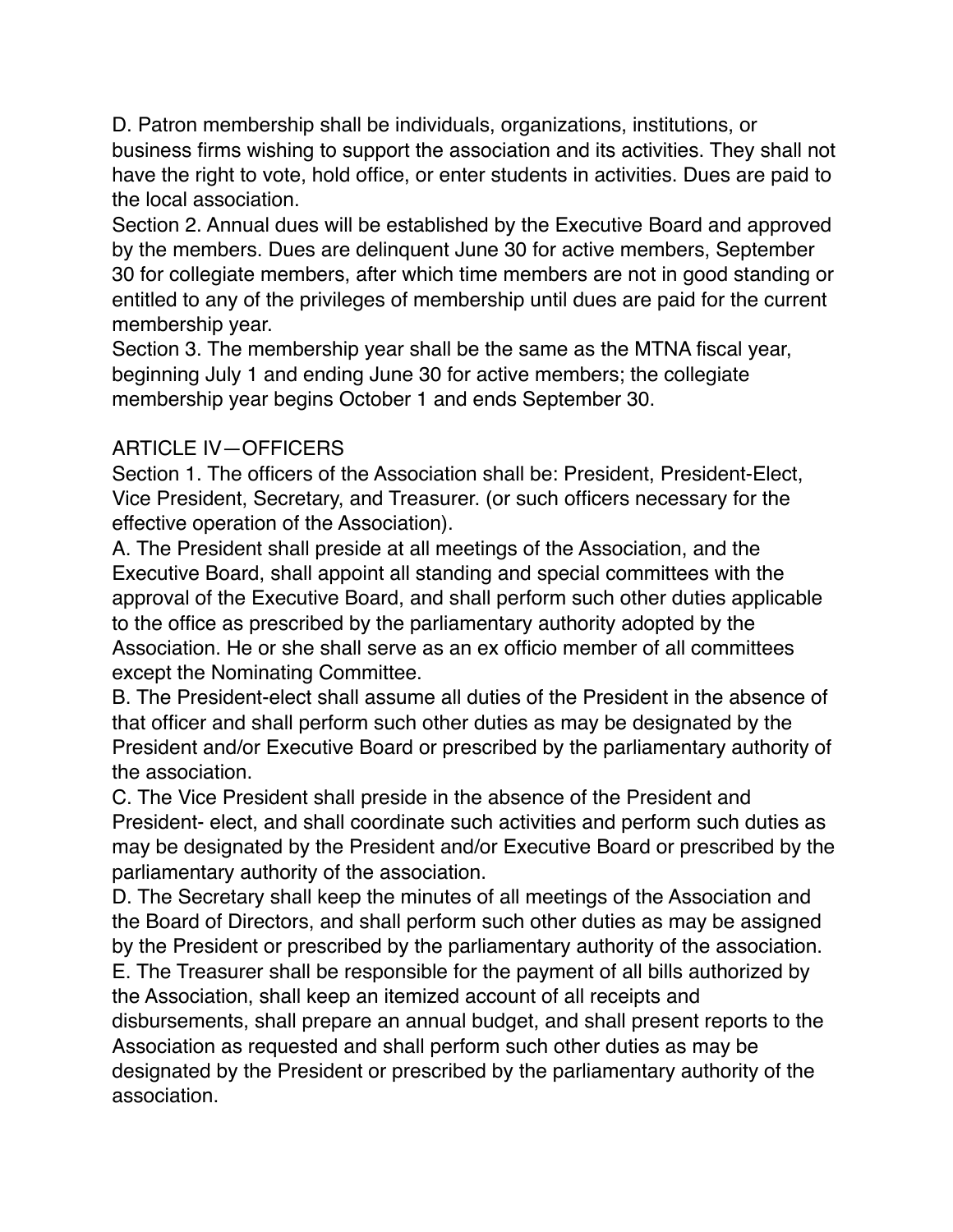Section 2. Each officer shall be elected for a two year term of office and shall serve until his or her successor assumes office. The term of office shall begin at the beginning of the fiscal year (July 1), and end upon the installation of the next officer. No member shall be eligible to serve more than two consecutive terms in the same office.

## ARTICLE V—ELECTION OF OFFICERS

Section 1. Any member of the Magic Valley Music Teachers Association may nominate another member for office. Members may also nominate themselves. Section 2. Officers shall be elected by ballot, regardless of the number of nominees for each office.

Section 3. A vacancy in any office, except that of President, shall be filled for the unexpired term by presidential appointment and approval by the Executive Board. A President-elect, appointed in this manner, cannot assume the office of President unless elected to the office in the same manner as the other officers. Section 4. Any officer shall cease to hold office upon termination of membership, or may be removed from office by two-thirds vote of the members present and voting at a regularly scheduled meeting. Such action may be taken when it appears evident that an officer has been or is unable to serve or is otherwise unqualified.

Section 5. If within a period of four years no election of officers takes place, the Magic Valley Music Teachers Association will be dissolved, and any funds remaining in the treasury after the payment of any outstanding debts shall be contributed to the Idaho Music Teachers Association.

### ARTICLE VI—EXECUTIVE BOARD

Section 1. The officers of the Association and the Immediate Past President shall constitute the Executive Board of the Association. (Committee chairs may be added.)

Section 2. The Executive Board shall have general supervision of the affairs of the association between its business meetings, fix the hour and place of meetings, make recommendations to the association, and perform such other duties as are specified in these bylaws. The Board shall be subject to the orders of the association, and none of its acts shall conflict with action taken by the association.

Section 3. Meetings of the Executive Board shall be held as needed, or at the request of a majority of the Board.

Section 3. Minutes of the Executive Board meeting shall be read at the next regular meeting of the Association.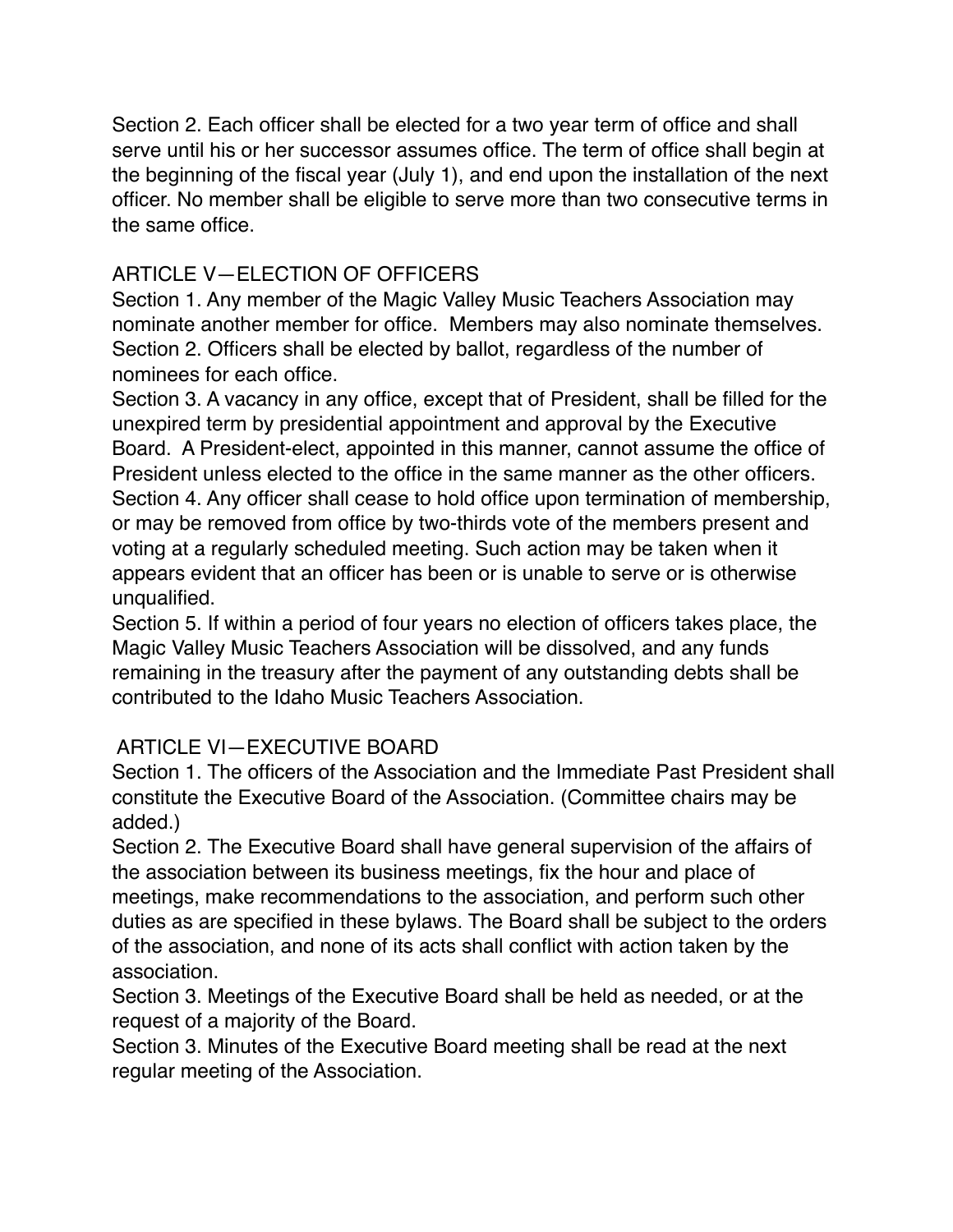Section 4. Action taken by unanimous written consent of the Executive Board members via mail, or electronic transmission, shall be a valid action of the Board. Such actions of the Board shall be preserved and reported in the minutes.

# ARTICLE VII—COMMITTEES

Section 1. Standing Committees may be appointed by the President with the approval of the Executive Board and/or members to facilitate and accomplish the work of the association. (Committees such as Finance and Program Committees are standing committees and should be described in the Bylaws.) Section 2. Other committees, such as task forces or special committees, may be appointed by the President with the approval of the Executive Board and/or members to facilitate and accomplish the work of the association. Section 3. The President shall be an ex officio member of all committees.

### ARTICLE VIII—MEETINGS

Section 1. Regular meetings of the association will be held at such time and place as are decided upon by the Executive Board of the Association, but they shall be guided by the wishes of the membership.

Section 2. Annual meetings of the association will be held at the regular meeting designated as the annual meeting by the Executive Board. The election of officers, annual reports of officers and committees, and any other business that may arise will take place at this meeting.

Section 2. Special meetings may be called by the President or by the Executive Board or upon the written request of one quarter of the members. The purpose of the meeting shall be stated in the call.

Section 3. MVMTA elections and business may be conducted by electronic vote, provided members are notified of such and given the opportunity to vote.

### ARTICLE IX—PARLIAMENTARY AUTHORITY

The rules contained in the current edition of Robert's Rules of Order Newly Revised shall govern the association in all cases to which they are applicable and in which they are not inconsistent with these bylaws, any special rules of order the association may adopt, or a higher-level rule, i.e. the state or national association.

### ARTICLE X—AMENDMENT OF BYLAWS

Section 1. These bylaws may be amended by a two-thirds vote, provided that the amendment has been submitted in writing or digitally to the membership at least 30 days prior to the vote.